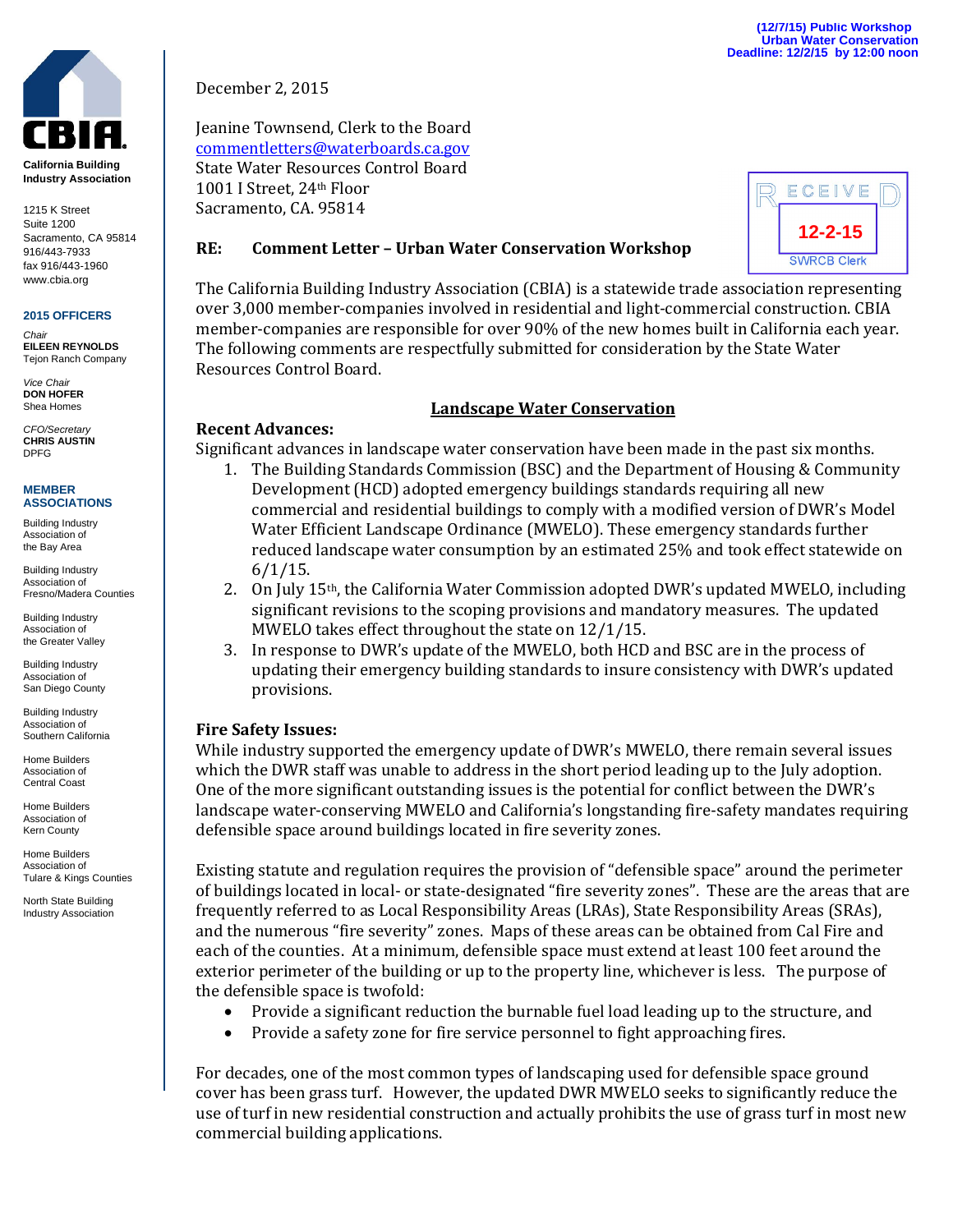In the June public hearings conducted by DWR, commenters were raising serious question regarding the negative impact on fire safety that could occur when irrigated turf is replaced with drought resistant plant species. This concern seemed to center on the collective impact of DWR's increase in the Irrigation Efficiency (IE) factor and the simultaneous decrease in the Evapotranspiration Adjustment Factor (ETAF) which may well result in reduced plant options for sloped areas serving as "defensible space". In addition, concerns were also being raised with regards to the "fire resistivity" (or lack thereof) of drought-resistant plants when compared to that of irrigated turf, especially when subjected to months of summer heat. Put bluntly, under dry and arid conditions, some drought resistant plant life and ground cover is flammable. This was one of the hard lessons learned in the aftermath of Tahoe's Angora Fire (June 2007).

We hope that SWRCB, DWR, BSC and HCD investigate this issue in the coming months. Looking down the road towards the related adoption by the Building Standards Commission, it should be noted that Health & Safety Code 18930 (Criterion #9) requires the Office of the State Fire Marshal to effectively approve any proposed building standard which could impact fire and life safety **prior** to that standard being adopted by the Commission.

#### **Urban Forest Issues:**

Over the past 25 years, state and local entities have pursued extensive efforts to increase the number of trees within urban boundaries primarily seeking to increase natural shade opportunities and reduce the heat island effect. During the DWR, BSC and HCD public hearings, commenters indicated a growing concern that the updated DWR MWELO could have an unintended negative impact on California's urban forests.

Specifically, some of the micro-spray and drip-line water irrigation technologies do not provide adequate irrigation for many of the trees, especially in cases where neighboring grass turf has been (or will be) removed in order to secure compliance with local or state water-use reduction efforts. DWR staff has indicated their intent to further consider this and other related issues when they convene a task force in 2016. However, it should be recognized that both the urban forest issue and fire safety issue raised above should be address as a priority prior to next summer.

#### **Recycled Water Incentives:**

The Governor's Executive Order provided specific direction for agencies to seek reductions in the use of potable water for landscape irrigation. While DWR's updated MWELO provides limited regulatory incentive to use recycled water, the cost of installing the offsite infrastructure to provide recycled water far outweighs the regulatory incentive provided by DWR's updated MWELO. The same can be said for the costs associated with the installation of onsite recycling technology (gray water and/or rainwater capture). In contrast, the State of California and the Investor Owned Utilities have for decades supported a variety of robust programs providing significant financial incentives for "above code" energy efficiency measures. It would seem timely for the Governor's Office, related state agencies (SWRCB, DWR, CEC, BSC and HCD) to join with industry and the environmental community in the establishment of a similar program of robust incentives for the installation of recycled water for landscape purposes.

#### **Recognize Drought Resilient Water Supplies:**

The current regulations focus on achieving the state's water reduction standards solely through conservation, and do not allow regional or local water agencies to realize the benefits of their investments in water supply reliability – investments in self-reliance that are consistent with Governor Brown's Water Action Plan. The imposition of demand reduction targets as the state's primary drought response places California at a competitive disadvantage in terms of business attraction and in meeting the housing needs of a growing population. Business and housing industries need to be convinced that the state is doing everything in its power to develop new and drought-resilient water supplies, in order to help support California's economy and quality of life.